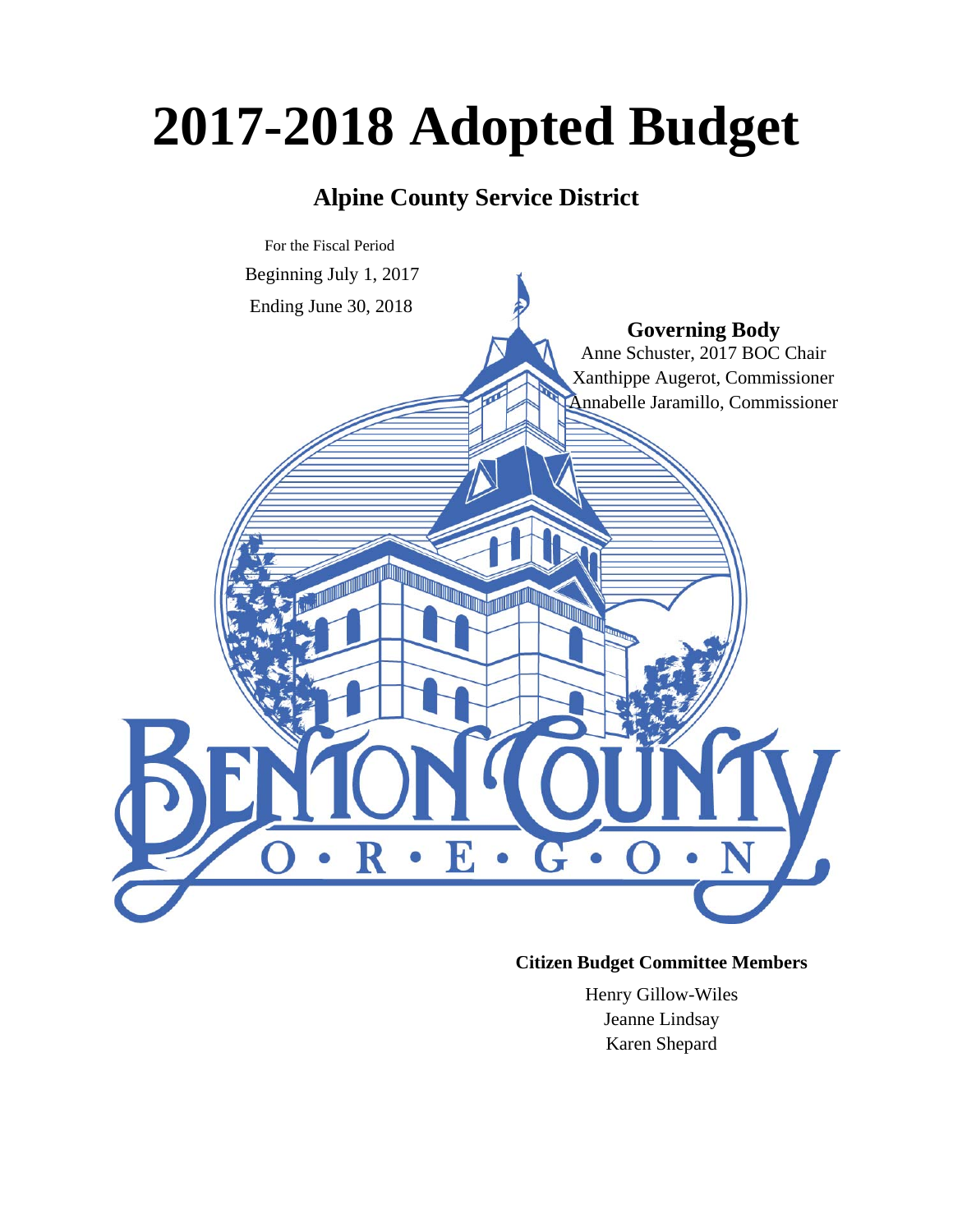# **Alpine County Service District**

**ADMINISTRATION:** Benton County Public Works **DIRECTOR:**Josh Wheeler, P.E. **FACILITIES MANAGER:** Bob Tessmer **OFFICE LOCATION:** Public Works, 360 SW Avery, Corvallis

**TELEPHONE:** 541-766-6821

**INTERNET ADDRESS: HTTP://WWW.CO.BENTON.OR.US/PW/UTILITIES/ALPINE.PHP**

#### **DISTRICT OVERVIEW:**

To provide sewer service to the community of Alpine which is located approximately 20 miles South of Corvallis.

The service district is an independent municipal corporation. By law, the Benton County Board of Commissioners sits as the Governing Body. Benton County Public Works Department manages daily operations, customer billing, and staff support. County Finance Services provides treasury, financial management services and coordinates the budget process. The County is reimbursed for these services by district funds.

The district was organized in 1987. It serves the community of Alpine with a population of about 110 including several businesses. The District has 49 customers. An advisory committee reviews district operations and makes recommendations on issues and rates to the governing body.

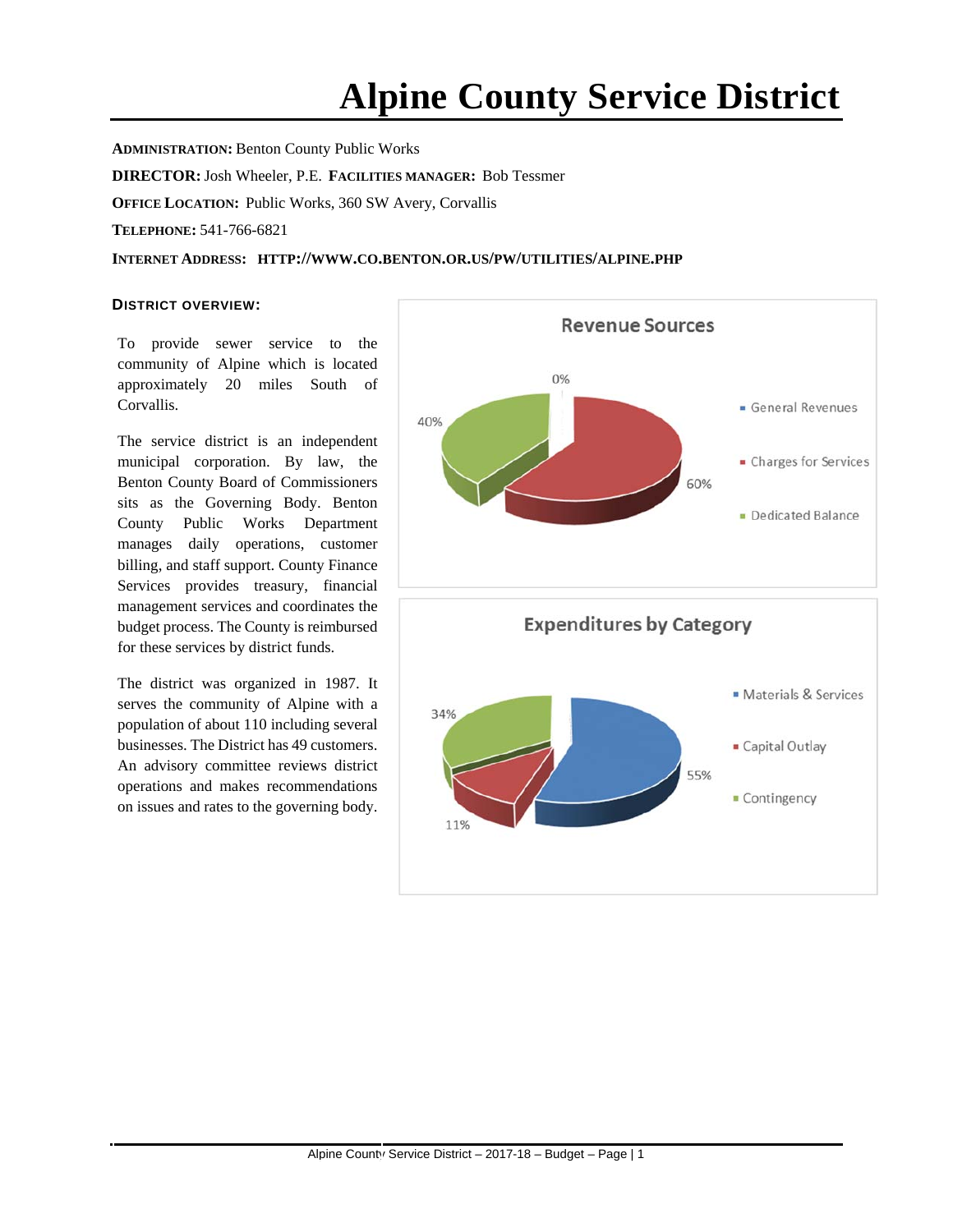|                                | Duuget bummur j   | THE COST COM      |                    |                         |                          |
|--------------------------------|-------------------|-------------------|--------------------|-------------------------|--------------------------|
| Category Title                 | 2014-15<br>Actual | 2015-16<br>Actual | 2016-17<br>Adopted | 2016-17<br>Adj. Adopted | 2017-18<br><b>Budget</b> |
| <b>General Revenues</b>        | 93                | 134               | 100                | 100                     | 100                      |
| Charges for Service            | 25,150            | 23,349            | 26,200             | 26,200                  | 26,200                   |
| Operating Grants/Contributions |                   |                   |                    |                         |                          |
| Capital Grants/Contributions   |                   |                   |                    |                         |                          |
| Fund Transfers In              |                   |                   |                    |                         |                          |
| Loans                          |                   |                   |                    |                         |                          |
| Current Program Income         | 25,243            | 23,483            | 26,300             | 26,300                  | 26,300                   |
| Unrestricted Beginning Balance |                   |                   |                    |                         |                          |
| Dedicated Beginning Balance    | 22,106            | 19,672            | 18,980             | 18,980                  | 17,590                   |
| <b>Beginning Balances</b>      | 22,106            | 19,672            | 18,980             | 18,980                  | 17,590                   |
| <b>Total Resources</b>         | 47,349            | 43,155            | 45,280             | 45,280                  | 43,890                   |
| Personnel Services             |                   |                   |                    |                         |                          |
| Materials & Services           | 27,676            | 21,331            | 29,725             | 29,725                  | 24,150                   |
| Capital Outlay                 |                   |                   |                    |                         | 5,000                    |
| Other: Fund Transfers Out      |                   |                   |                    |                         |                          |
| Other: Loans                   |                   |                   |                    |                         |                          |
| Other: Debt Service            |                   |                   |                    |                         |                          |
| Expenditures                   | 27,676            | 21,331            | 29,725             | 29,725                  | 29,150                   |
| Other: Contingency             |                   |                   | 15,555             | 15,555                  | 14,740                   |
| Other: Debt Reserve            |                   |                   |                    |                         |                          |
| Other: Unappropriated Balance  |                   |                   |                    |                         |                          |
| Reserves                       |                   |                   | 15,555             | 15,555                  | 14,740                   |
| <b>Total Budget</b>            | 27,676            | 21,331            | 45,280             | 45,280                  | 43,890                   |
| Surplus / (Deficit) of Fund    |                   |                   |                    |                         |                          |
| Resources to Expenditures      | 19,673            | 21,824            |                    |                         |                          |
| Full-Time-Equivalent (FTE)     |                   |                   |                    |                         |                          |
| Regular                        |                   |                   |                    |                         |                          |
| Temporary                      |                   |                   |                    |                         |                          |
| Total                          |                   |                   |                    |                         |                          |

Budget Summary – All Cost Centers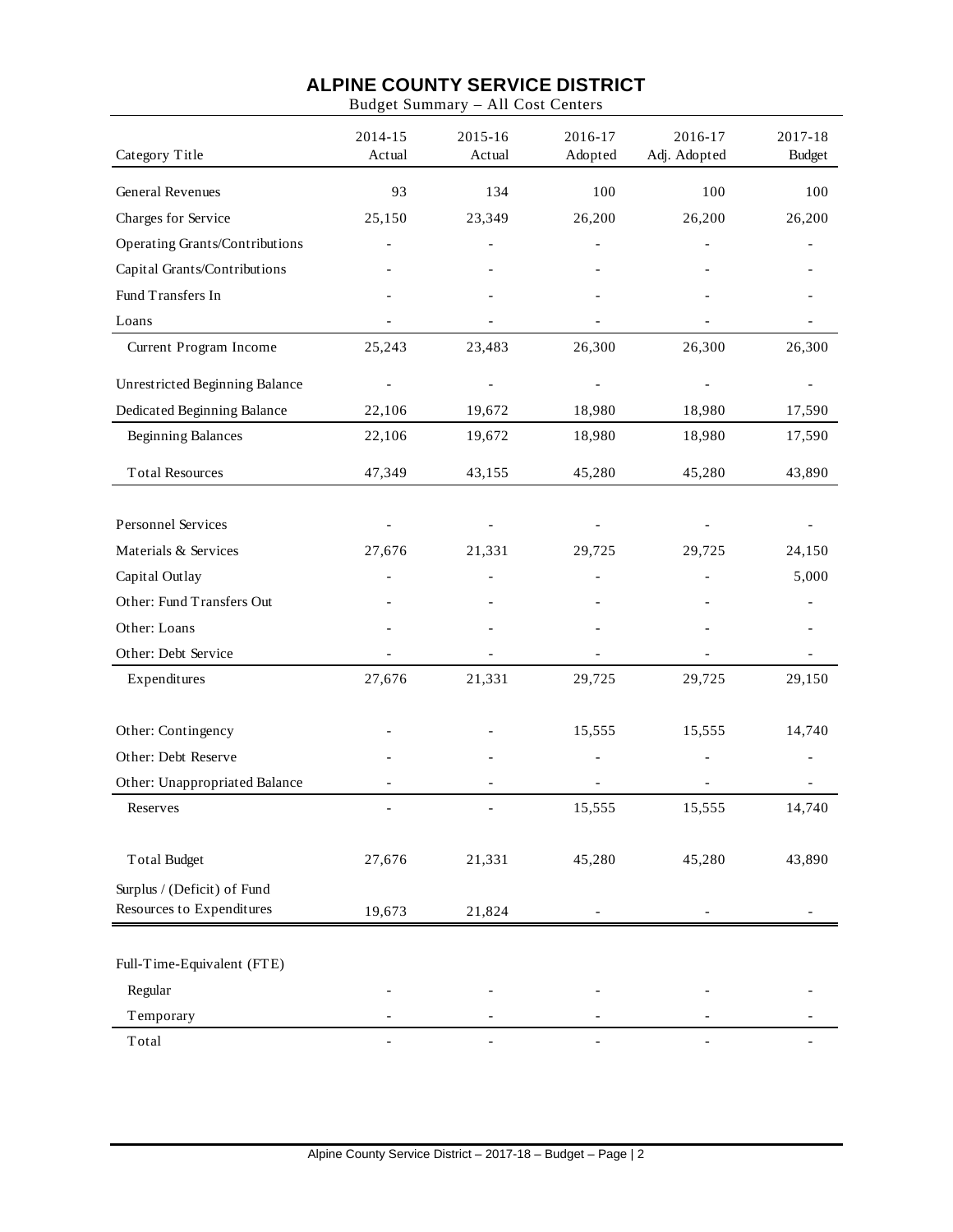District Statement

This is an annual budget. The fiscal year will begin July 1, 2017, and ends on June 30, 2018. This budget does not anticipate a rate change for the district at this time.

Maintaining adequate reserves for working capital and to handle emergency repairs can be difficult for a small district. The intent of capital reserve is to fund scheduled major maintenance and capital improvements. These items do not occur every year and usually require building savings over several years to accomplish. Another reason for capital reserves is to deal with emergency repairs from system failures or natural disaster.

With this in mind, the district will continue a financial policy to build a minimum balance of \$6,000 in sewer operations and \$20,000 in the Sewer Construction Reserve. Maintaining and achieving this reserve level will be a factor in determining when future rate changes are necessary.

#### **Key Goals & Measures:**

| Description, Definition and Discussion                                                                                                                                                                                                      | Actual     | Actual     | Goal/Estimate |
|---------------------------------------------------------------------------------------------------------------------------------------------------------------------------------------------------------------------------------------------|------------|------------|---------------|
|                                                                                                                                                                                                                                             | FY 2014-15 | FY 2015-16 | $2017 - 18$   |
| <b>Goal:</b> Maintain a total dedicated fund balance to fund future<br>capital improvements, major maintenance and emergency<br>repairs<br><b>Measure:</b> % of $$26,000$ goal<br><b>Strategic Intent Relationship: Proactive Community</b> | 76%        | 85%        | 84%           |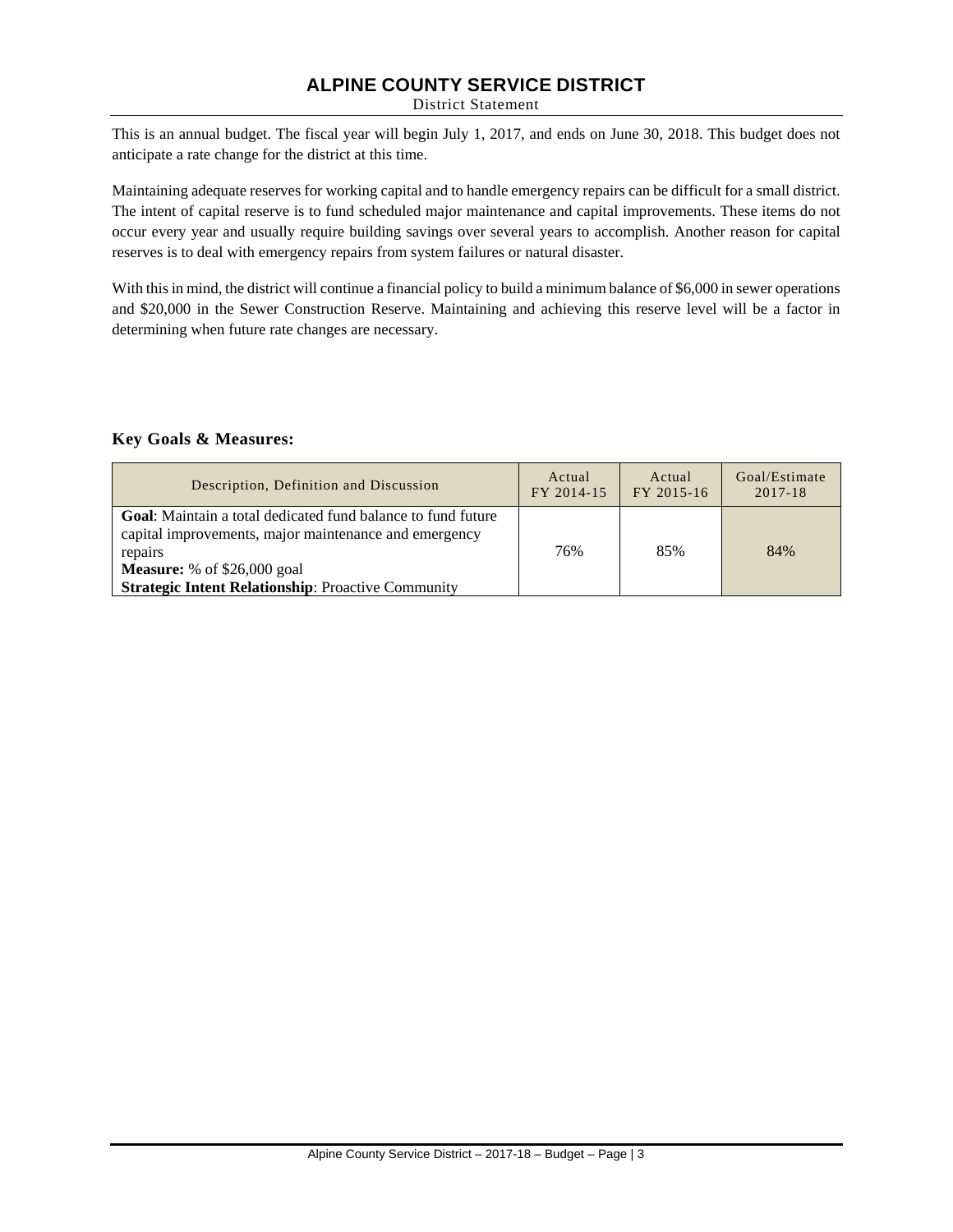| <b>Sewer Operations</b>               |                   |                          |         |                          |         |               |
|---------------------------------------|-------------------|--------------------------|---------|--------------------------|---------|---------------|
|                                       | 2014-15<br>Actual | $2015 - 16$              | 2016-17 | 2016-17                  | 2017-18 | % Change Over |
| Category Title                        |                   | Actual                   | Adopted | Adj. Adopted             | Budget  | Adj. Adopted  |
| Charges for Services                  | 22,087            | 20,435                   | 23,000  | 23,000                   | 23,000  | 0.0%          |
| <b>Operating Grants/Contributions</b> |                   | ۰                        |         |                          |         | 0.0%          |
| Fund Transfers In                     | ۰                 | ۰                        | ۰       | $\overline{\phantom{a}}$ | ٠       | 0.0%          |
| Dedicated Beginning Balance           | 16,386            | 12,992                   | 10,100  | 10,100                   | 5,625   | $-44.3%$      |
| <b>Total Resources</b>                | 38,542            | 33,510                   | 33,200  | 33,200                   | 28,725  | $-13.5%$      |
| Materials and Services                | 25,550            | 21,832                   | 27,575  | 27,575                   | 23,800  | $-13.7%$      |
| Other: Contingency                    |                   | $\overline{\phantom{a}}$ | 5,625   | 5,625                    | 4,925   | $-12.4%$      |
| Total Expenditures                    | 25,550            | 21,832                   | 33,200  | 33,200                   | 28,725  | $-13.5%$      |
| Regular                               |                   | ٠                        | ۰       |                          | ٠       | 0.0%          |
| Temporary                             |                   |                          |         |                          |         | 0.0%          |
| Total                                 |                   |                          |         |                          |         | 0.0%          |

#### **Mission & Purpose:**

To provide operation and maintenance of a sewer system in the community of Alpine, serving approximately 49 customers. Operate a successful and efficient system within the requirements of the Oregon Department of Environmental Quality's NPDES permit.

#### **Key Goals & Measures:**

| Description, Definition and Discussion                                                                                                                                                                                                       | Actual<br>FY 2014-15 | Actual<br>FY 2015-16 | Goal/Estimate<br>$2017 - 18$ |
|----------------------------------------------------------------------------------------------------------------------------------------------------------------------------------------------------------------------------------------------|----------------------|----------------------|------------------------------|
| Goal: Maintain a zero violation status in compliance with the<br>NPDES permit requirements<br><b>Measure:</b> Number of violations per year<br><b>Strategic Intent Relationship: Service Excellence</b>                                      | $\Omega$             | 0                    | $\Omega$                     |
| <b>Goal:</b> Minimize Inflow and Infiltration into the system<br>through ongoing maintenance, smoke tests and TV inspection<br><b>Measure:</b> % of flow based on pump run times<br><b>Strategic Intent Relationship: Service Excellence</b> | 40%                  | 35%                  | 20%                          |
| <b>Goal:</b> Maintain water quality of discharge through<br>maintenance and monitoring of treatment system<br>Measure: % of BOD and TSS removal above permit standard<br><b>Strategic Intent Relationship: Proactive Community</b>           | 14, 40%              | 20, 20%              | 20, 20%                      |